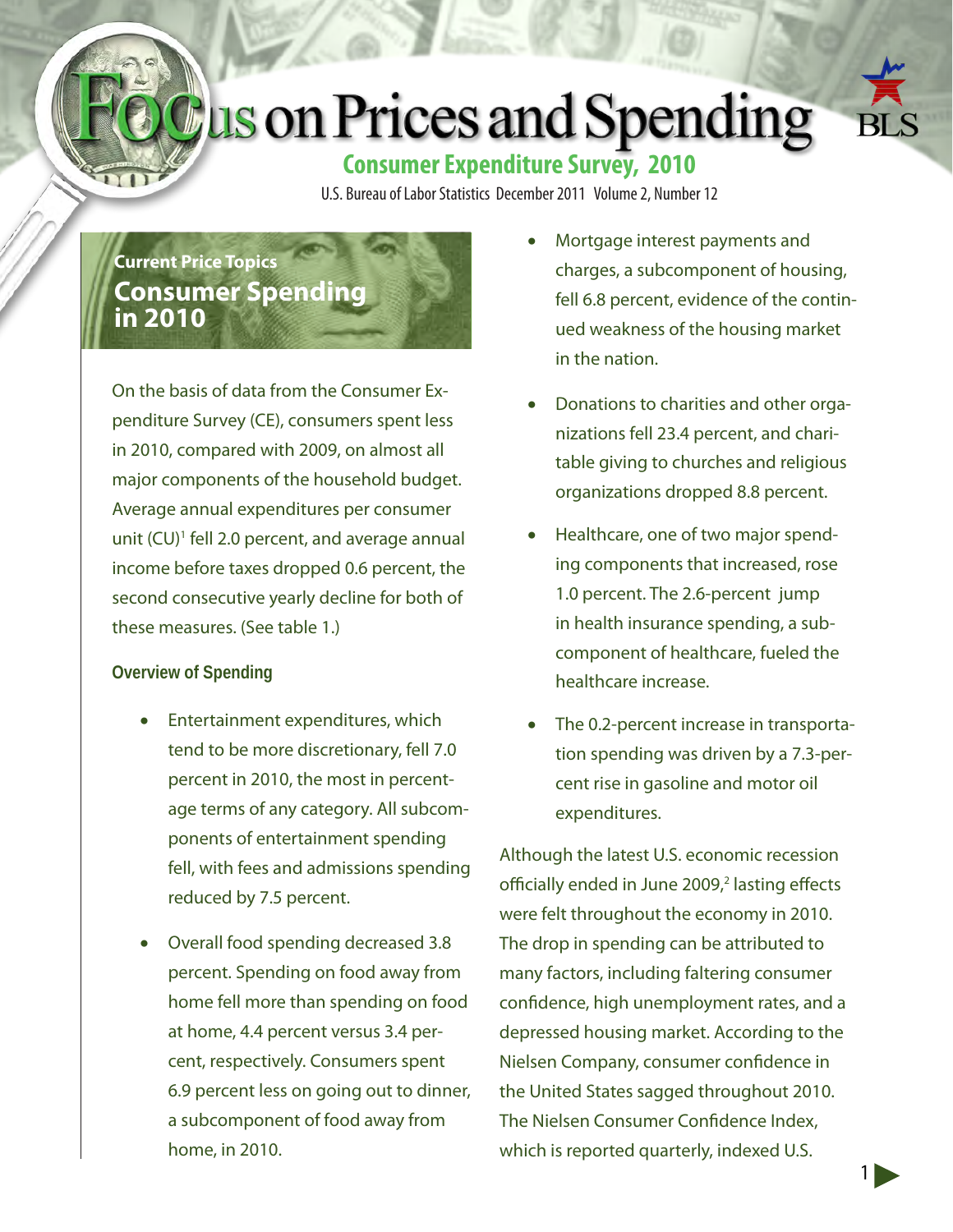consumer confidence at 81 for the final two quarters of 2010, the lowest confidence level for U.S. consumers during the year. (Levels above an index of 100 indicate degrees of optimism.)<sup>3</sup> The monthly national unemployment rate, as measured by the Current Population Survey (CPS), never fell below 9.4 percent in 2010. This was the first calendar year since the CPS started collecting employment data in 1948<sup>4</sup> that the monthly unemployment rate was above 9.0 percent for every month. Sales of new and existing homes fell for the fourth consecutive year.<sup>5</sup> Foreclosure filings, which include default notices, scheduled auctions, and bank repossessions, were levied on a record 2.9 million U.S. properties.<sup>6</sup>

#### **Spending highlights**

CE data have reflected several mediumto long-term spending trends in the U.S. economy:

• For CUs which indicated that they were homeowners, mortgage interest and charges, a subcategory of housing, has been declining since 2007. The spending level in 2010 was 13.1

| changes, 2008-2010                                               |          |          |          |                       |               |
|------------------------------------------------------------------|----------|----------|----------|-----------------------|---------------|
| <b>Item</b>                                                      | 2008     | 2009     | 2010     | <b>Percent change</b> |               |
|                                                                  |          |          |          | 2008-2009             | $2009 - 2010$ |
| Income before taxes                                              | \$63,563 | \$62,857 | \$62,481 | $-1.1$                | $-0.6$        |
| Average annual<br>expenditures                                   | 50,486   | 49,067   | 48,109   | $-2.8$                | $-2.0$        |
| Food                                                             | 6,443    | 6,372    | 6,129    | $-1.1$                | $-3.8$        |
| At home                                                          | 3,744    | 3,753    | 3,624    | 0.2                   | $-3.4$        |
| Away from home                                                   | 2,698    | 2,619    | 2,505    | $-2.9$                | $-4.4$        |
| <b>Housing</b>                                                   | 17,109   | 16,895   | 16,557   | $-1.3$                | $-2.0$        |
| <b>Apparel and services</b>                                      | 1,801    | 1,725    | 1,700    | $-4.2$                | $-1.4$        |
| Transportation                                                   | 8,604    | 7,658    | 7,677    | $-11.0$               | 0.2           |
| <b>Healthcare</b>                                                | 2,976    | 3,126    | 3,157    | 5.0                   | 1.0           |
| Entertainment                                                    | 2,835    | 2,693    | 2,504    | $-5.0$                | $-7.0$        |
| <b>Cash contributions</b>                                        | 1,737    | 1,723    | 1,633    | $-0.8$                | $-5.2$        |
| Personal insurance and<br>pensions                               | 5,605    | 5,471    | 5,373    | $-2.4$                | $-1.8$        |
| All other expenditures                                           | 3,376    | 3,404    | 3,379    | 0.8                   | $-0.7$        |
| Source: Bureau of Labor Statistics, Consumer Expenditure Survey. |          |          |          |                       |               |

## Table 1. **Average annual expenditures and income of all consumer units and percent**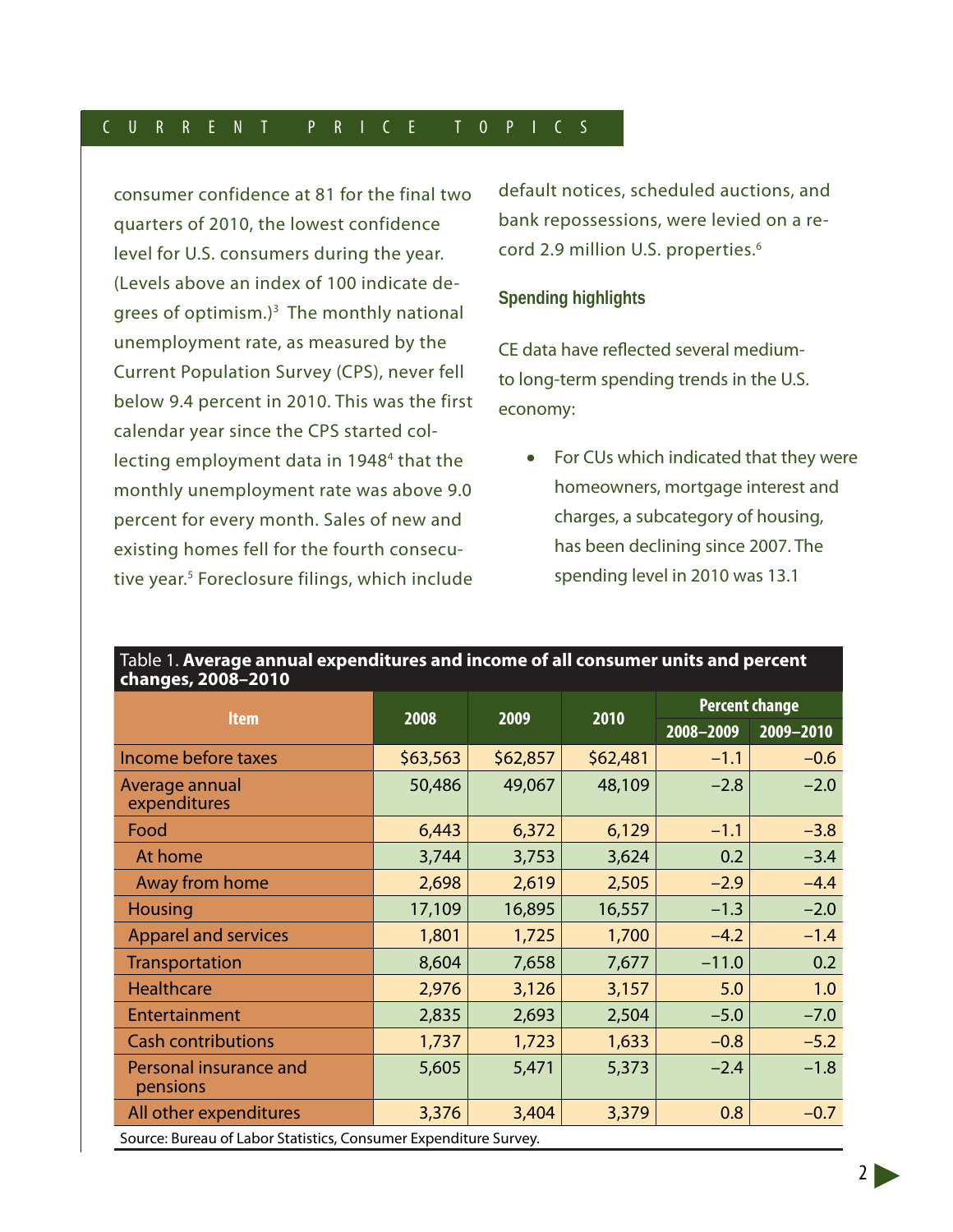percent less than the level in 2007 (\$5,042 versus \$5,799). This drop in spending is evidence of the decline in the housing market and the resulting lower interest rates and increasing foreclosure rate. The CE also measured fewer homeowner CUs in 2010 than in 2007 (79.5 million versus 80.2 million).

Advances in technology have changed the spending habits of many Americans. For example, the level of spending on cellular phone services has been on the rise, increasing from \$210 in 2001 to \$760 in 2010, while the level for residential phone services has declined, dropping from \$686 in 2001 to \$401 in 2010. (See chart 1.)

Computer ownership has also been on the rise. In 2001, the percentage of CUs owning a personal computer was 54 percent. By 2010, the percentage owning a computer had climbed to 79 percent, a 25-percentage-point increase in the 10-year period. Along with the increase of the number of CUs owning a computer, the average number of personal computers owned within a household more than doubled during the period, from 0.62 in 2001 to 1.29 in 2010. The increase in computer ownership, coupled with increases in Internet



3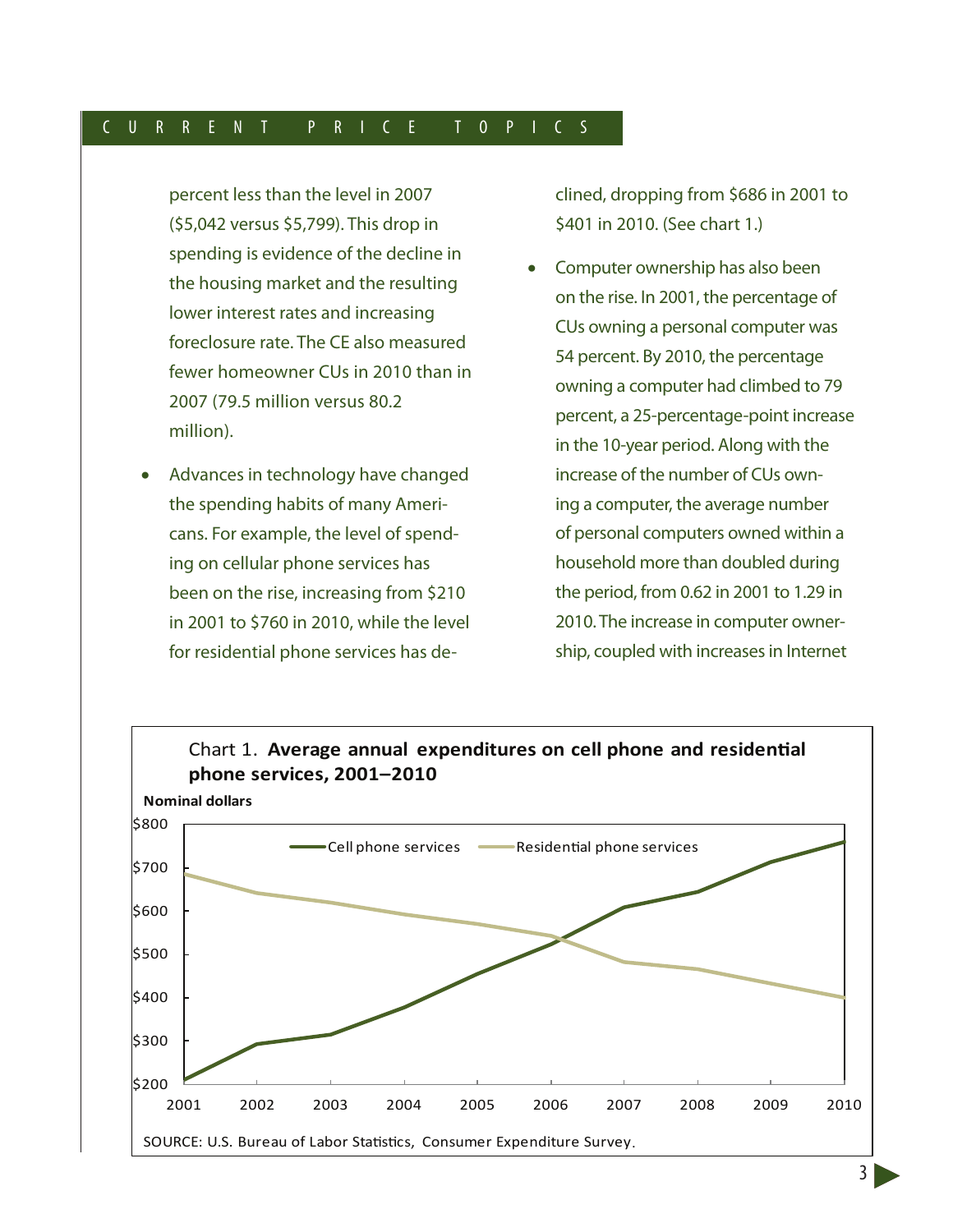access expenditures, could be one reason why spending on reading materials, including newspapers, magazines, and books has declined from \$141 in 2001 to \$100 in 2010.

Other interesting spending patterns can be analyzed by breaking the data down by socioeconomic characteristics:

• CUs with a reference person<sup>7</sup> 65 years and older allocated 13.2 percent of their total expenditures to healthcare, compared with 2.8 percent allocated by CUs with a reference person under 25 years of age. (See chart 2.) This difference in percent allocated shows why the aging population is much

more vulnerable to increases in healthcare costs. The healthcare expenditure *level* also is much higher for older CUs: \$4,843 for the 65-and-older group versus \$775 for the under-25-years group. The under-25-years cohort also allocates much less of its spending to cash contributions, relative to the 65-yearsand-older group; 1.1 percent versus 6.2 percent, respectively. Cash contributions include donations to churches, charities, and other organizations. The personal insurance and pensions component makes up 7.4 percent of the under-25-years group budget and only 5.1 percent for the 65-years-andolder group.



## Chart 2. **Shares of average annual expenditures spent on major components**

4